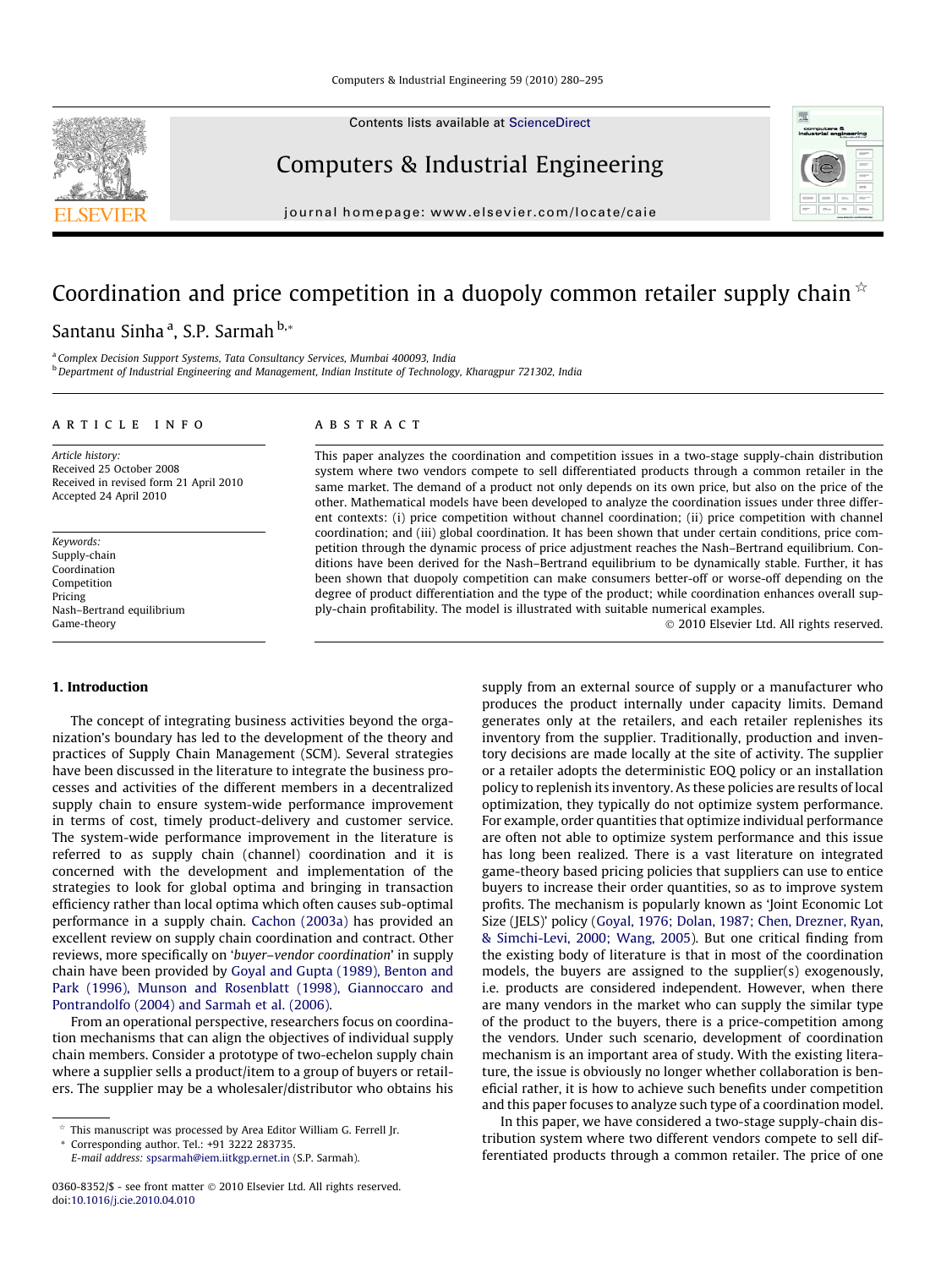product can affect the sales of a related product in two ways. Substitution effects describe the situation where a price increase in a product increases sales of other related products (e.g. if price of coffee goes higher, the demand for tea increases). Complementary effects describe the situation where a price increase in a product reduces sales of other related products (e.g. increase of fuel price reduces sales of automobiles). There are many substitutable products in different market place, for example, Pepsi and Coca-Cola in soft drink market, Sotheby's and Christie's in diamond auctions; Kodak and Fuji-film in motion picture film stock market; ABC, CBS, and NBC in US television (before FOX); GM, Ford and Chrysler in auto industry (before the 70s); etc. However, there are supply-chain distribution systems in which a single retailer stores differentiated products of an item sourced from two different sellers. For example, Wal-Mart sells substitute brands of detergents like, Unilever brands (Surf, Wisk) and P & G brands (Tide, Gain, Cheer). In most of the consumer goods market, retailers sell multiple (often highly substitutable) brands at the same location. This kind of channel structure represents numerous markets including those consisting of specialty stores (e.g. consumer electronics, sporting goods, automobile parts, etc.), department stores, supermarkets, etc.

The key features differentiating this paper from the existing related literature is that the formulations and equilibrium strategies of our models explicitly depend on the pricing policy of competing sellers. While modeling competition, we have considered the inherent dynamics associated with the process of price adjustment. Static modeling of general wholesale price competition can derive the equilibrium but the adjustment of wholesale prices to equilibrium does not occur instantaneously. Like most of the dynamic economic systems, the mechanism of dynamic adjustment is an iterative process converging to equilibrium over a period of time. This paper analyzes the stability of such equilibrium. By the term 'stability' we mean to say that whether the process of dynamic price adjustment will eventually converge to equilibrium over a period of time and there is no further divergence from that 'fixed' point. Conditions have been derived for the equilibrium to be dynamically stable.

Here, three different models have been developed to study three different scenarios. In the first model, both sellers compete each other by dynamically adjusting their wholesale prices in response to the other to maximize their individual profit till the game converges to equilibrium. In the second model, each seller coordinates with the retailer and then each integrated channel competes on choosing the product prices in response to the other channel to maximize the integrated profit. Further, we have developed a global coordination model where all the members collude to form unison. It has been shown that competition enhances supply-chain efficiency in terms of social welfare while coordination enhances overall supply-chain profitability. The model is illustrated with suitable numerical examples.

The paper is organized as follows. A brief review of literature is included in Section 2. The mathematical models are developed in Section [3](#page--1-0). Suitable numerical illustrations have been carried out in Section [4](#page--1-0). Finally, conclusions and some of the possible future research directions are included in Section [5](#page--1-0).

#### 2. Review of literature

From the perspective of economic theory, there are innumerable research papers on competition. Most of the papers deal with either quantity-competition or price-competition and their primary focus is on applying game-theory to derive equilibrium under varied assumptions. Many other papers further analyze the problem under dynamic differential game and investigate the stability of the equilibrium and the behavior of the system [\(Beavis & Dobbs,](#page--1-0) [1990](#page--1-0)). However, some papers are limited to assume a zero marginal production cost ([Fishman, 1994\)](#page--1-0) or simple linear variable cost which is not a very realistic assumption. Again considering marketing and operations management perspective, there are many papers on monopolistic and duopolistic competition. [Moor](#page--1-0)[thy \(1988\)](#page--1-0) has considered two identical firms competing on quality and price and analyzed the role of consumer preferences, firms' costs, and price competition in determining a firm's equilibrium product strategy. [Rao \(1991\)](#page--1-0) has developed a modeling framework to derive the equilibrium in a duopoly market where the members compete on price and promotions. [Yao and Liu \(2005\)](#page--1-0) have developed competitive equilibrium pricing policies under the Bertrand and the Stackelberg competition model between a mixed e-tail and retail distribution channel. The authors have shown that introduction of e-tail into a manufacturing distribution system not only generates competitive pricing and pay-offs, but also encourages cost effective retail services. They have also proposed a strategic approach for the manufacturer to add an e-tail channel. However, their model did not consider the coordination aspects inside the channel. [Ha, Li, and Ng \(2003\)](#page--1-0) have considered a supply chain in which two suppliers compete for supply to a customer. The suppliers compete on price and delivery frequency in two three-stage non-cooperative games with different rights designated to the parties involved. They have shown that the customer is better-off under delivery competition, while the suppliers are better-off under price competition. However, the model did not consider any coordination aspects inside the channel and the demand was assumed to be price-independent.

The aspect of coordination and competition has received a considerable amount of attention from the researchers of both marketing and operations management. The models include whether to integrate or decentralize retail activities ([Moorthy, 1988; McGuire](#page--1-0) [and Staelin, 1983\)](#page--1-0), setting transfer price schedule such as quantity discounts ([Dolan, 1987; Lal & Staelin, 1984](#page--1-0)) or two-part tariffs ([In](#page--1-0)[gene & Parry, 1995](#page--1-0)), achieving coordination among channel members via formal agreement or implicit understanding for maximum joint profit ([Coughlan, 1985; Jeuland & Shugan, 1983](#page--1-0)), and analyzing channel efficiency and stability [\(McGuire & Staelin, 1983\)](#page--1-0). However, the channel models that have been most widely used in these studies are the one in which each manufacturer distributes its product through exclusive dealers who do not carry competing brands ([Choi, 1996\)](#page--1-0). Most of these models are dyadic (i.e. single manufacturer and single retailer), except a few like [Ingene and Par](#page--1-0)[ry \(1995\)](#page--1-0) who have studied a two-part tariff problem using a multiple retailer model with a single manufacturer. A model with multiple manufacturers and a single retailer has also been analyzed by [Choi \(1991\)](#page--1-0) who focused on the effects of retailer power that stems from dealing multiple products.

Profit maximization models with uniform pricing and inventory policies for a single firm have been extensively studied under the assumption of stationary demands [\(Arcelus & Srinivasan, 1987\)](#page--1-0), or under the assumption of dynamic and deterministic demands ([Gaimon, 1988](#page--1-0)). There have been numerous studies investigating the optimal relations of production schedules, prices, and inventories. For example, [Thomas \(1974\)](#page--1-0) has investigated the optimal relations of production quantities and prices under the assumption of stochastic demands. The traditional assumption of a single firm is replaced by a duopoly, and the optimal relations between production capacities and prices are studied by [Gaimon \(1989\)](#page--1-0) under the framework of a differential game. Further, optimal pricing strategy under competition is examined and non-cooperative as well as cooperative equilibrium results have been studied by [Dock](#page--1-0)[ner and Jorgensen \(1984\)](#page--1-0). [Min \(1992\)](#page--1-0) has studied the profit maximizing Economic Order Quantity (EOQ) model to the case of a symmetric oligopoly consisting of sellers of a homogeneous product who compete with each other for the same potential buyers.